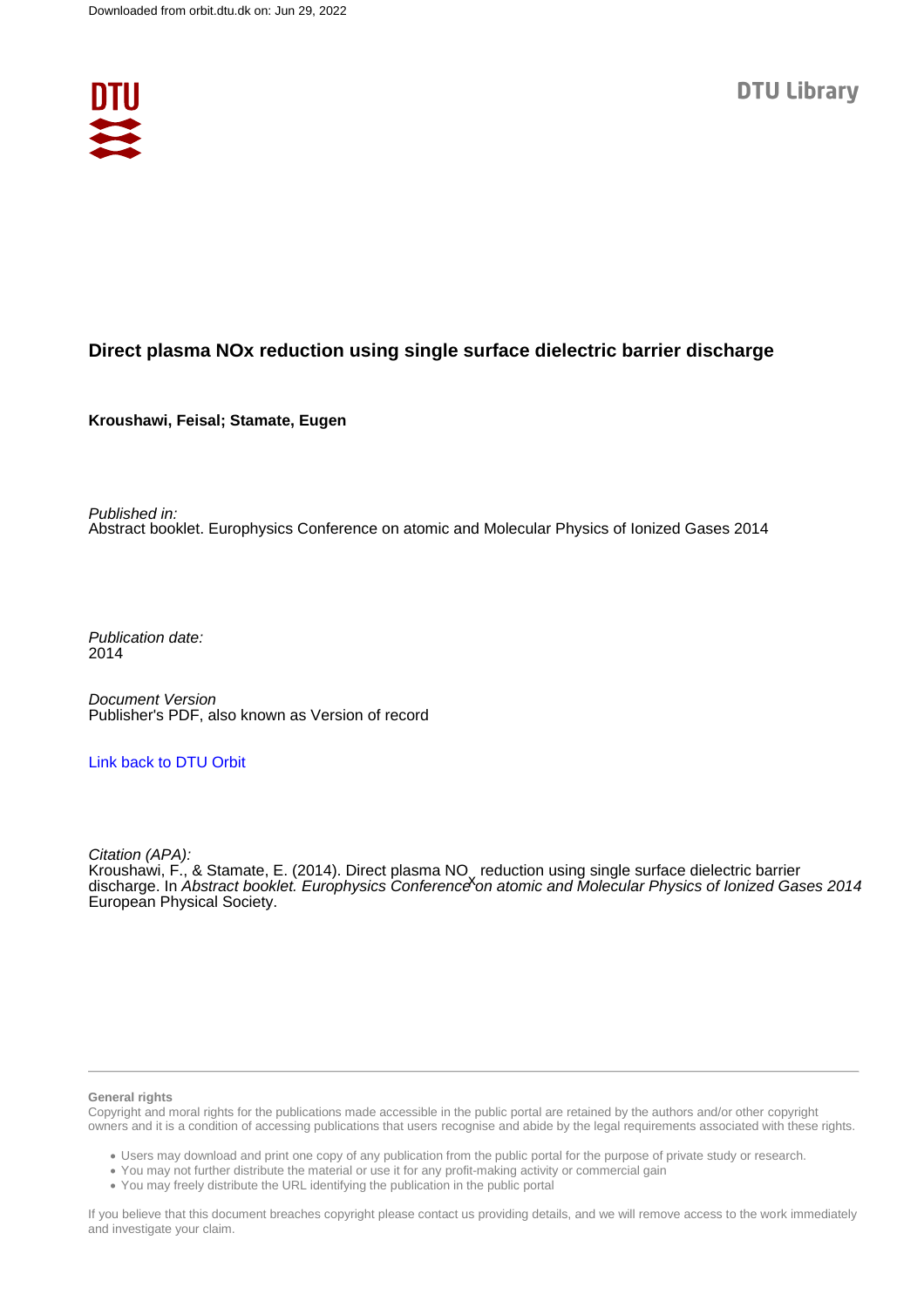# **Direct plasma NOx reduction using single surface dielectric barrier discharge**

<u>Feisal Kroushawi<sup>1\*</sup>,</u> Eugen Stamate<sup>1</sup>

### *<sup>1</sup> Department of Energy Conversion and Storage, Technical University of Denmark, Frederiksborgvej 399, Roskilde 4000, Denmark* fekr@dtu.dk

NO<sup>x</sup> reduction using direct atmospheric barrier discharge in air-NO mixture at different voltages and flow rates is inversigated. Reduction rate of 80% is achieved at 3.18  $W/cm<sup>2</sup>$  power density and gas mixture of 20 slm air and 0.006 slm NO. The ozone for NO reduction is produced by a honeycomb structured DBD with a total surface of  $12.56 \text{ cm}^2$ . The reduction process is investigated by FTIR spectroscopy, chemiluminsecence, mass spectrometry and optical emission spectroscopy.

Due to the negative impact of industrial  $NO<sub>x</sub>$  emission through acidic rains on human health, several technologies have been developed in the last decades to reduce the amount of these harmful gases [1]. Among these technologies, non-thermal atmospheric pressure discharges and specifically, dielectric barrier discharges (DBDs) have received many interests due to their low operating costs, flexibility and modularity in terms of scale up possibility or combination with other techniques [2]. DBDs have been studied for  $NO<sub>x</sub>$  treatment either as ozone production source in indirect NO reduction or direct plasma treatment. However, using direct plasma still requires more investigations to understand the process of  $NO<sub>x</sub>$  reduction [2, 3]. This work investigates ozone production in a novel configuration of a single surface DBD reactor for different levels of input power as well as gas flow rates. The results of direct plasma treatment of NO are discussed.

The experimental setup includes a seven-meter long reactor designed in a serpentine configuration with several gas sampling ports for FTIR spectroscopy, mass spectroscopy, chemiluminscence measurements and ozone monitoring [4]. The reactor has a flexible and exchangeable mixing zone which enables flue gas treatment either by feeding ozone gas from the ozonizer or by direct plasma treatment. In the latter case, the required ozone for NO reduction is produced by air DBD in the mixing zone. The mixing zone, which is connected to the reactor is schematically shown in Fig 1. The DBD cell is produced by Kyocera and consists of two perforated parallel electrodes (honey comb configuration) with 40 mm diameter ( $1256$  mm<sup>2</sup>) and  $615.8$  mm<sup>2</sup> total opening. One of the electrodes is completely embedded in a ceramic dielectric. The dielectric thickness between electrodes is 0.6 mm. The electrodes are connected to an AC power supply which delivers up to 13 kV at 15.5 kHz.

The plasma is generated close to the uncovered electrode and extends approximately 1mm in front of the electrode surface. Due to the transverse flowing gases in this configuration, there is no





Fig. 1: The experimental setup for ozone generation

Fig. 2: Produced ozone for different flow rate vs specific energy density. The measured gas temperature is shown in the insert figure.